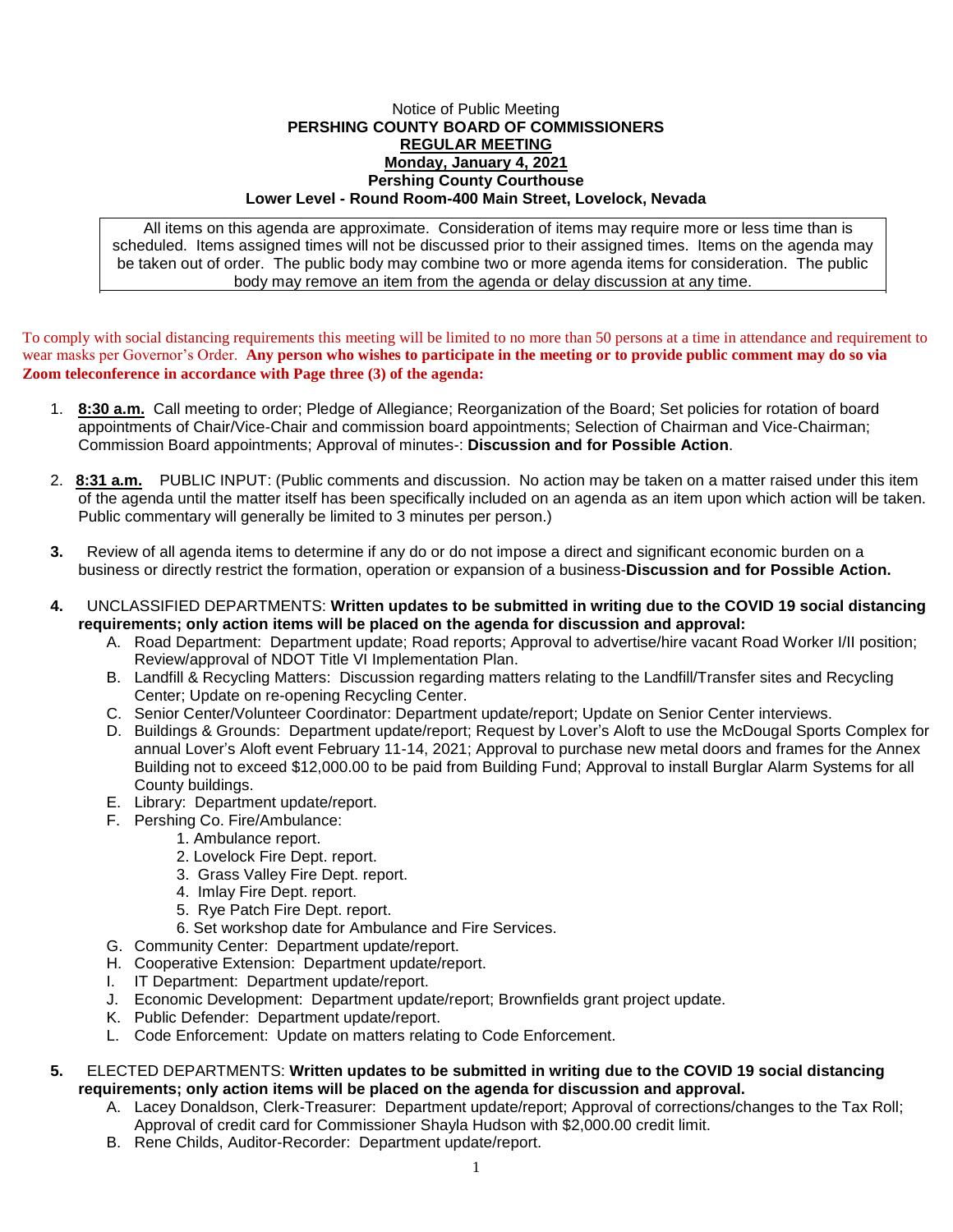- C. Laureen Basso-Cerini, Assessor: Department update/report.
- D. Bryce Shields, District Attorney: Department update/report.
- E. Karen Stephens, Justice Court: Department update/report.
- F. Jerry Allen, Sheriff: Update/report on matters relating to the Pershing County Sheriff's Office; Salary Resolution R. Abernathy.
- 6. Update on progress of site location, design, funding, amenities and construction of future Law Enforcement Center-**Discussion and for Possible Action**.
- 7. Marzen House Museum: Approval of Outgoing Loan Agreement with the Nevada State Museum for BLM and Nevada State Museum artifacts on loan-**Discussion and for Possible Action.**
- 8. Board Appointments: Senior Center Advisory Board; Lovelock Valley Weed District; Airport Advisory Board; Cemetery Advisory Board; Volunteer Advisory Board-**Discussion and for Possible Action.**
- 9. Proclamations and Awards: **Discussion and for Possible Action** (The Pershing County Board of Commissioners may make a Proclamation or present a service or other award on behalf of the County) Years of Service Certificate/Pin: Rene Childs (10); Phillip Dickerman (10); Leslie Steward (10); National Radon Month Proclamation-January 2021.
- **10.** Derby Field Airport: Update on matters relating to the Derby Field Airport; Approval of FAA Grant under Federal Assistance SF-424, to construct partial parallel taxiway (Design Only) in the amount of \$160,000.00-**Discussion and for Possible Action.**
- 11. **10:00 a.m.** PLANNING & BUILDING DEPARTMENT/IMLAY WATER SYSTEM MATTERS: Update on matters relating to the department-**Discussion and for Possible Action**.
	- A. Discussion regarding changing depth requirement for frost line from 36" to 24".
- 12. Litigation Meeting.
- 13. Report from Legal Counsel.
- 14. Report from Administrative Assistant/HR Rep.-County Commissioner's Office.
- 15. Items for future agendas-**Discussion and for Possible Action.**
- 16. Correspondence.
- 17. Matters of the Board for Discussion.

Board Member reports. Board Liaison reports. (Nevada Works, Safety, Hospital Board, Emergency Management, Cemetery, Recreation Board, WNDD, Pe. Co. Economic Dev./, Community Center, Airport Advisory Board; Museum Advisory Board, Library Board, Senior Center Advisory Board, Central Nevada Water Authority, Planning Board, Broadband Advisory Board, 911 Committee, Solid Waste Management Recycling Advisory Board, Pe. Co. Volunteer Advisory Board, T. V. Board, Frontier Coalition, Humboldt River Water Basin Authority.)

- 18. PUBLIC INPUT: (Public comments and discussion. No action may be taken on a matter raised under this item of the agenda until the matter itself has been specifically included on an agenda as an item upon which action will be taken. Public commentary will generally be limited to 3 minutes per person.)
- 19. Approval of Vouchers- **Discussion and for Possible Action**.
	- **NOTICE:** The County Commission may by law receive information from legal counsel regarding potential or existing litigation involving a matter over which the County Commission has supervision, control, jurisdiction or advisory power, and such gathering does not constitute a meeting of the County Commission pursuant to Nevada Revised Statutes **241.015.**